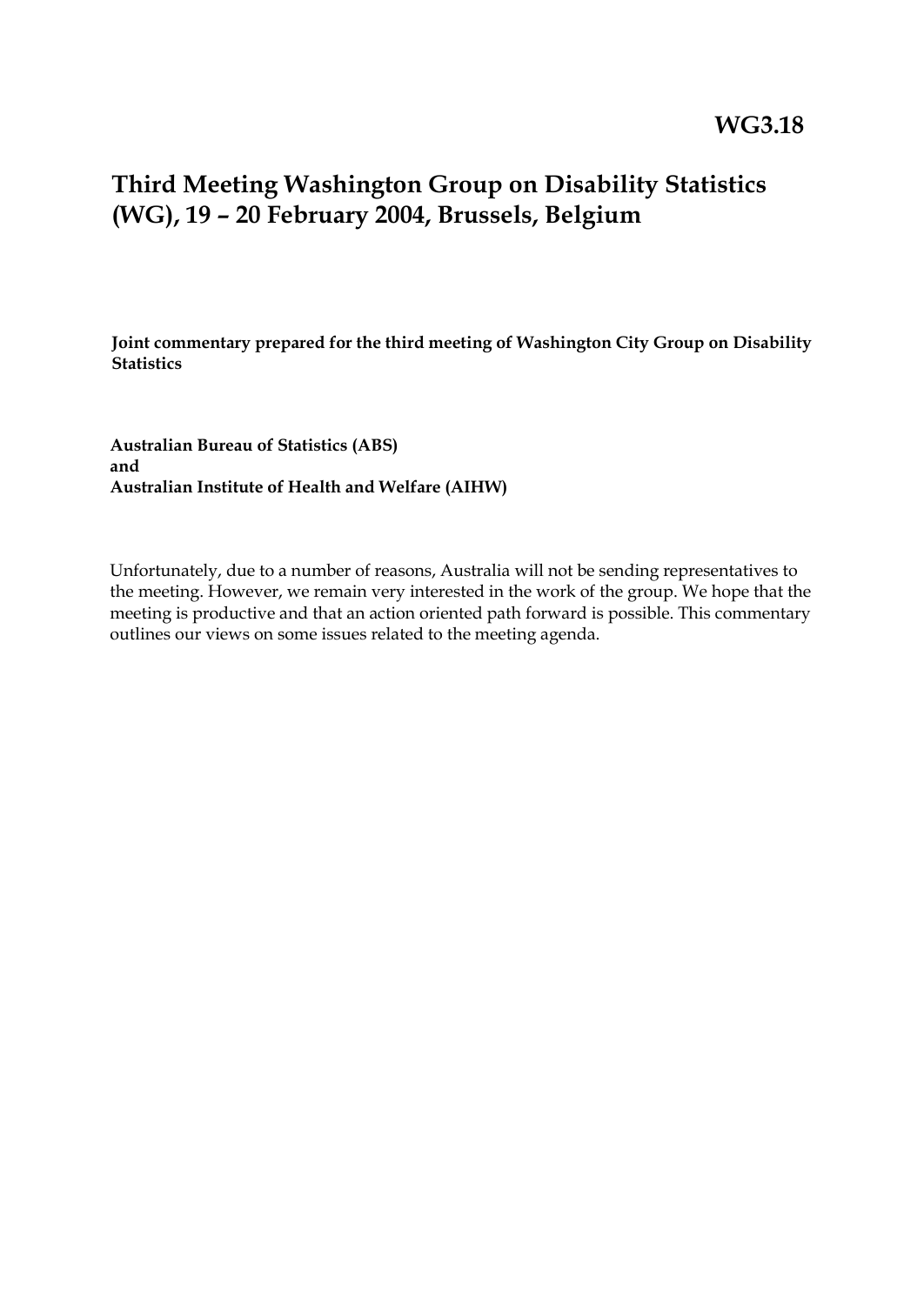## **Purpose**

Our main concern is how to move quickly on the development of a small set(s) of questions as a general disability measure(s) for censuses and sample based national surveys, which is the main purpose of the group. Given that there are multiple purposes for the use of a general measure(s) of disability, it is necessary, in developing the measures, to focus on one or two specific purposes.

Two specific purposes are important for the general disability measure: to inform the need for services and assistance for people with a disability; and to facilitate disability prevention. It has been agreed in the first meeting that an initial focus for an internationally comparable general indicator should be the activity dimension of the ICF.

In the Australian population disability survey, the measurement of need for assistance with activities of self-care, mobility and communication were used as the broad indicators of need for services. These measures focus on the activity dimension of disability and generate disability statistics on the more severe disability population, which is the disability component of most interest to policy planners and service funders/providers.

Australian experience also shows that it is important and also feasible to collect disability data on need for services using a set of survey questions on activities. AIHW produced a number of key estimates of need for services that were used to inform policy decisions in Australia. The preparation of these estimates relied crucially on a number of disability data items indicating the need for services. The data were collected both in administrative collections and in the national population disability survey, conducted by the Australian Bureau of Statistics (ABS).

The Australian Census Advisory Group on Disability has also recommended that the questions on need for assistance with activities in self-care, mobility and communication be the first priority for consideration to be used in the Australian 2006 population census. The existing Australian disability data show that the reported prevalence of severe or profound disability (measured using need for assistance with activities of self-care, mobility and communication) is more stable and less likely to be affected by changes in perceptions and attitudes towards disability than less severe disability (AIHW 1997). Analysis of US data also found that there is no significant change in prevalence for people with more severe disability—need for help with personal care activities (Schoeni et al. 2001). Hence, focus on severe disability in the general measure of disability may increase the comparability of data from different countries.

Australian experience with disability survey, module and census approaches has shown that with each successive shortening of the number of questions used to identify disability, or a disability sub-set, the population obtained differs, but can be related if careful question design is used.

Careful consideration of the data needs/uses of Third World as well as developed countries will be required in determining if this approach could be suitable.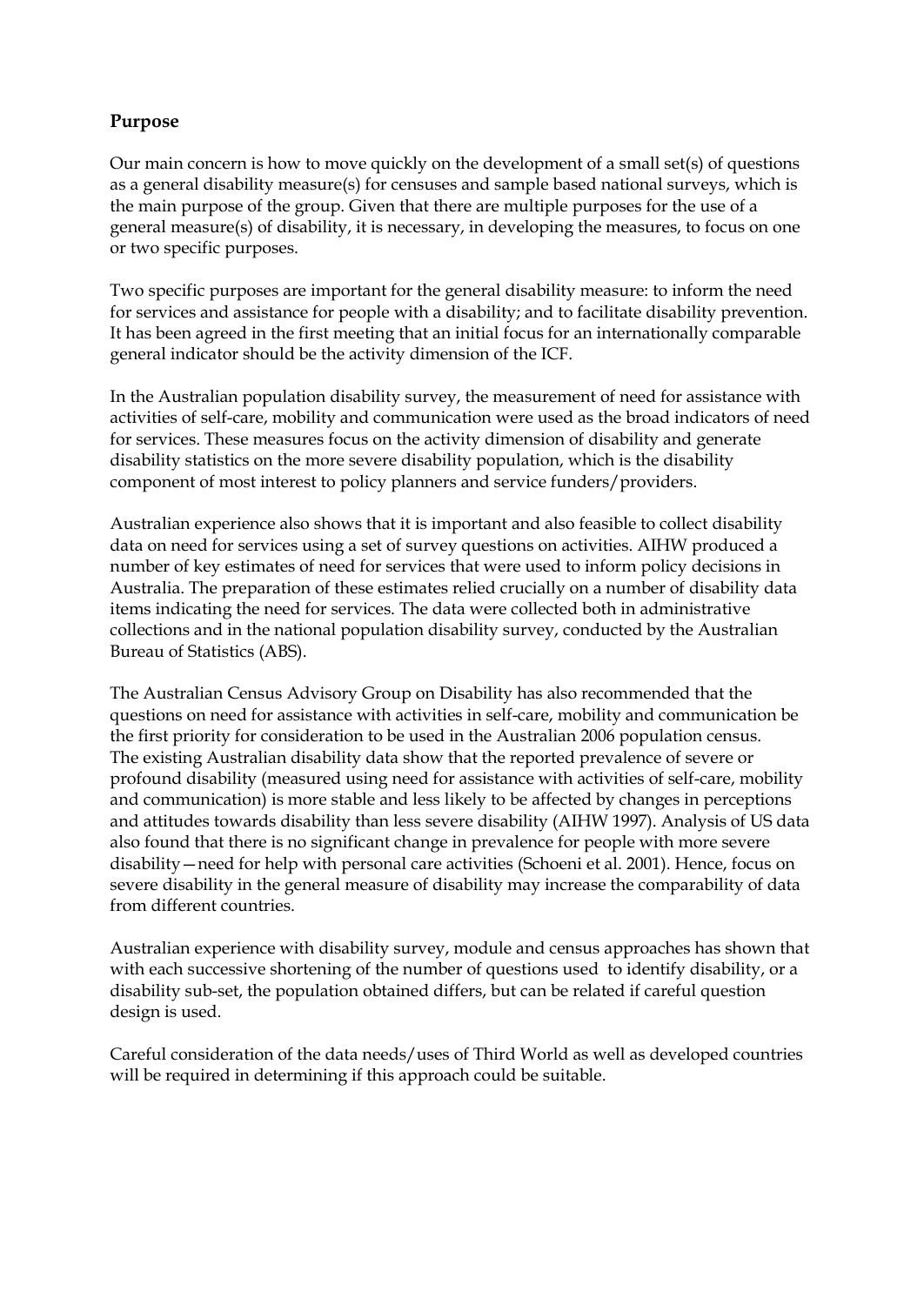## **Governance**

The governance proposals are generally sound and comprehensive, however, a few key points:

We need to ensure that well-recognised international organisations such as OECD are being involved in the work of this group. It is also important that representatives of people with a disability should be included in the development of indicators, as was agreed in the first meeting.

It would also be of benefit if member statistical agencies were expected to liaise with relevant policy departments and other key players in their respective countries. This would ensure input of views from a broader perspective, and assist in ensuring policy relevance of proposed questions.

Item 2 of the Operating Principles A, Content of Annual General Meetings (AGMs) states that major work topics for the following year and future years will be identified at the annual meeting. However, to help generate momentum we see that it would be useful if the Steering Committee could take a leading role in putting forward a suggested work program via discussion papers circulated prior to the meetings. As such it is recommended that the current list of responsibilities of the Steering Committee be extended to include the preparation of a work program strategy papers (or strategy review papers) for member review prior to AGM meetings.

We see that an initial paper would include a vision statement (drawing on established WCG meeting decisions/priorities) along with the list of favoured projects that might be undertaken to meet that end. A major benefit of such an approach is that it provides a basis determining how particular projects might best be allocated among working groups. It naturally also provides participants with the opportunity of considering how they (and their sponsoring agencies) might best contribute to particular projects before they arrive at the meeting.

The AGM could then be used to collectively review and endorse the overall strategy, clarify and confirm member interests in undertaking particular projects and, of course, progressively review the outcomes of work being doing by the various workgroups as the work develops. Resources allowing we see that it would be extremely useful to have such a paper prepared for discussion at the next AGM. Indeed if there were opportunity it would be ideal if members could respond with comments/suggestions on an initial draft of such a work program strategy paper so that the meeting could review those comments/suggestions in totality.

We also recommend the governance proposal makes reference to the need for a review (or reviews) of the overall progress of the work as a basis for validating the ongoing need for the groups continued operation. Such a review (conducted at a minimum of three to four years) would provide a useful opportunity for member countries to assess their ongoing commitments to the work of the WCG.